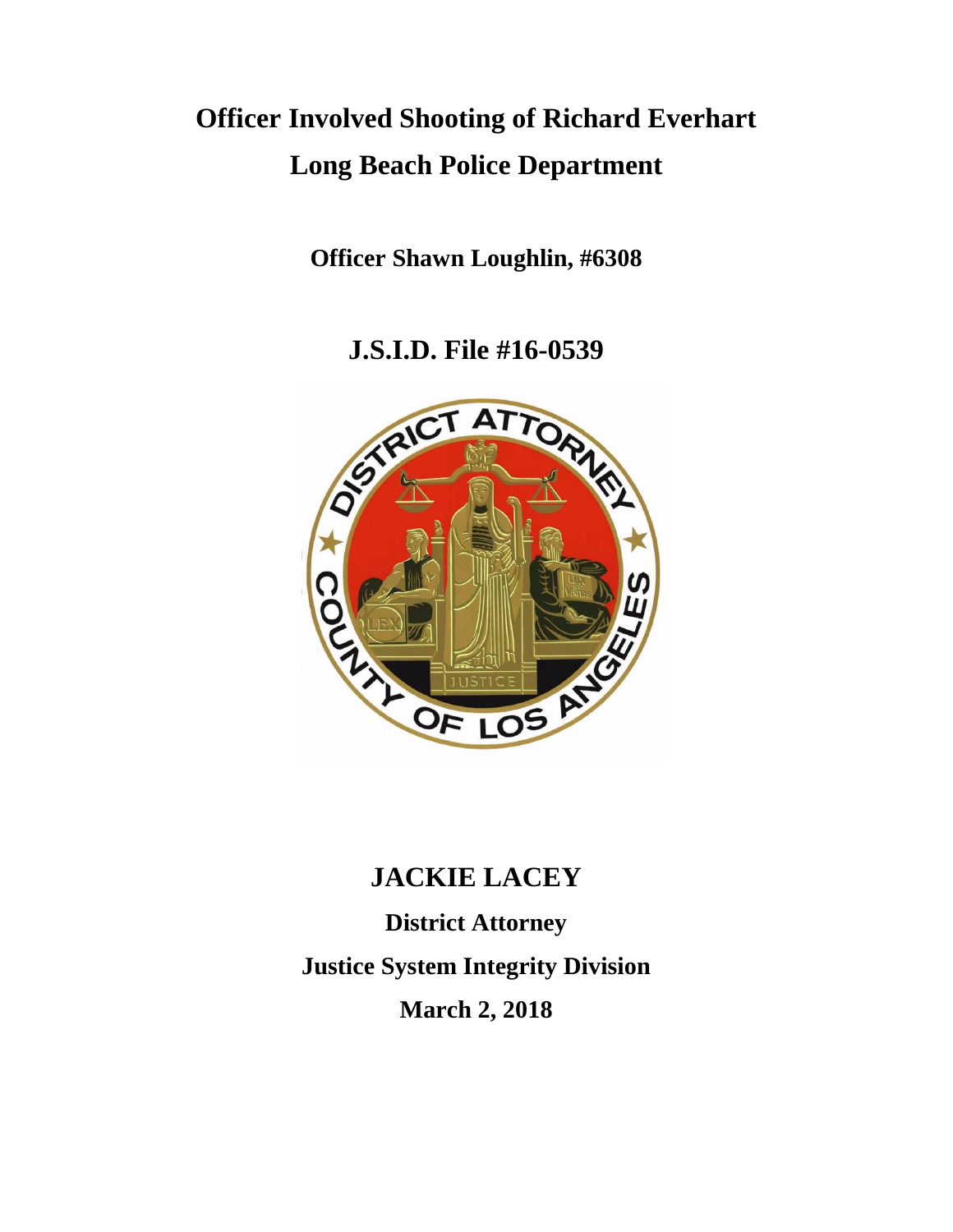## **MEMORANDUM**

| TO.   | CHIEF ROBERT G. LUNA<br>Long Beach Police Department<br>400 West Broadway<br>Long Beach, California 90802 |
|-------|-----------------------------------------------------------------------------------------------------------|
| FROM: | <b>JUSTICE SYSTEM INTEGRITY DIVISION</b><br>Los Angeles County District Attorney's Office                 |
| RF:   | <b>Officer Involved Shooting of Richard Everhart</b><br>J.S.I.D. File #16-0539<br>L.B.P.D. File #16-67265 |

The Justice System Integrity Division of the Los Angeles County District Attorney's Office has completed its review of the October 20, 2016, non-fatal shooting of Richard Everhart by Long Beach Police Department (LBPD) Officer Shawn Loughlin. It is our conclusion that Officer Loughlin acted in lawful self-defense and defense of others.

The District Attorney's Command Center was notified of this shooting on October 21, 2016, at 12:15 a.m. The District Attorney Response Team responded and was given a briefing and walkthrough of the scene**.**

The following analysis is based on reports prepared by the LBPD Investigations Bureau, Detectives Malcolm Evans and Robert Gonzales. The reports include photographs, surveillance videos, and radio transmissions.

The voluntary statement of Officer Loughlin was considered in this analysis.

# **FACTUAL ANALYSIS**

DATE: March 2, 2018

On October 20, 2016, at approximately 9:43 p.m., Officer Loughlin was dispatched to "The Colonnade" regarding a possibly intoxicated man. The call stated a man, who appeared to be intoxicated and stumbling, attempted to enter the home of the reporting party. LBPD Officers Loughlin and Michael Lord responded to the location and saw a man matching the description provided in the radio call, later identified as Richard Everhart, walking on the south side of "The Colonnade Canal."<sup>1</sup> Loughlin and Lord gave Everhart verbal commands to stop in order to speak with him, however he ignored their commands and continued walking. Loughlin and Lord followed Everhart until he reached a dead end. Everhart turned around, walked towards Loughlin and Lord and began cutting his own throat with a knife. Everhart continued to move

<sup>&</sup>lt;sup>1</sup> The Colonnade Canal are multiple single-family residences located on a dead-end street.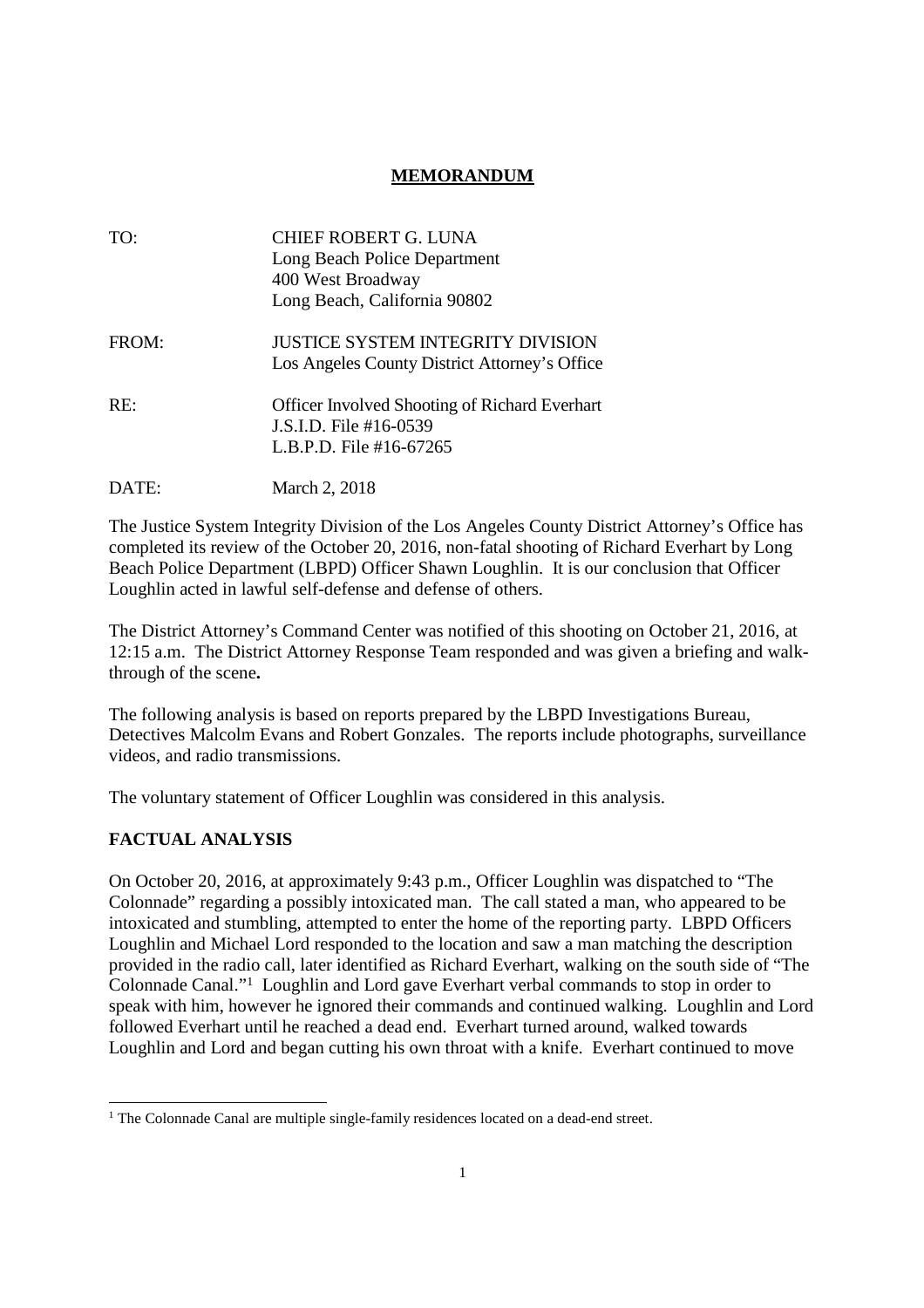towards Loughlin and Lord at a quicker pace while holding the knife. In fear for his life, and the life of Officer Lord, Loughlin fired his service weapon at Everhart.

#### *Statement of Officer Shawn Loughlin*

Loughlin told investigators he was working uniformed patrol in a marked black and white patrol vehicle when he was dispatched to The Colonnade Canal regarding a possibly intoxicated man. The caller, later identified as Brenton V., stated the man attempted to enter his home and appeared to be very intoxicated and was stumbling.

Loughlin spoke with Brenton who told him he was inside his residence when he heard someone on his front porch. He heard the door handle from the front porch that leads to the living room being manipulated, as if someone was attempting to open the door. Brenton opened the shutters, looked out, and saw a man (Everhart) he did not recognize sitting in a chair on his porch. Brenton told Everhart to get off his porch, but he just looked at him and kept sitting in the chair. Brenton yelled at Everhart to get off his porch and to leave his property. Everhart made several hand gestures as if he was trying to use sign language. Everhart stood up and slowly walked off the porch and south to the east sidewalk of The Colonnade Canal. Everhart continued to walk until he was out of Brenton's view.

Lord arrived at the location to assist with the call. Lord and Loughlin were standing by their patrol vehicles when they saw Everhart, who matched the description provided by Brenton, walking on the sidewalk. Loughlin stated Everhart was approximately four residences north of his location when he saw Everhart. Loughlin asked Everhart to, "Come over here to my car so I can speak to you." Everhart did not respond. Loughlin yelled at him to, "Come over to the front of my police vehicle so I could speak with you!" Loughlin and Lord were illuminating Everhart with their flashlights to get his attention, but Everhart continued walking.

Loughlin and Lord followed Everhart on the sidewalk. Loughlin again yelled at Everhart to, "Stop! Police! Come talk to us!" Everhart ignored the commands and continued walking to an area that was dimly lit. Everhart stopped approximately 25 feet away from Loughlin and Lord. Loughlin and Lord were standing in a well-lit area.<sup>2</sup> Loughlin and Lord illuminated Everhart with their flashlights as it was difficult to see Everhart due to the darkness. Everhart turned to face Loughlin and Lord, and Loughlin saw a knife in Everhart's right hand. Loughlin drew his service weapon and illuminated Everhart with the weapon's flashlight while yelling at him to, "Drop the knife!" Everhart had the knife in his right hand, and pulled the knife across his throat, ear to ear, two times.<sup>3</sup>

<sup>&</sup>lt;sup>2</sup> Loughlin and Lord were both wearing their uniforms and could visually be identified as police officers.

<sup>&</sup>lt;sup>3</sup> Everhart did not make any statements or any noise as he cut himself.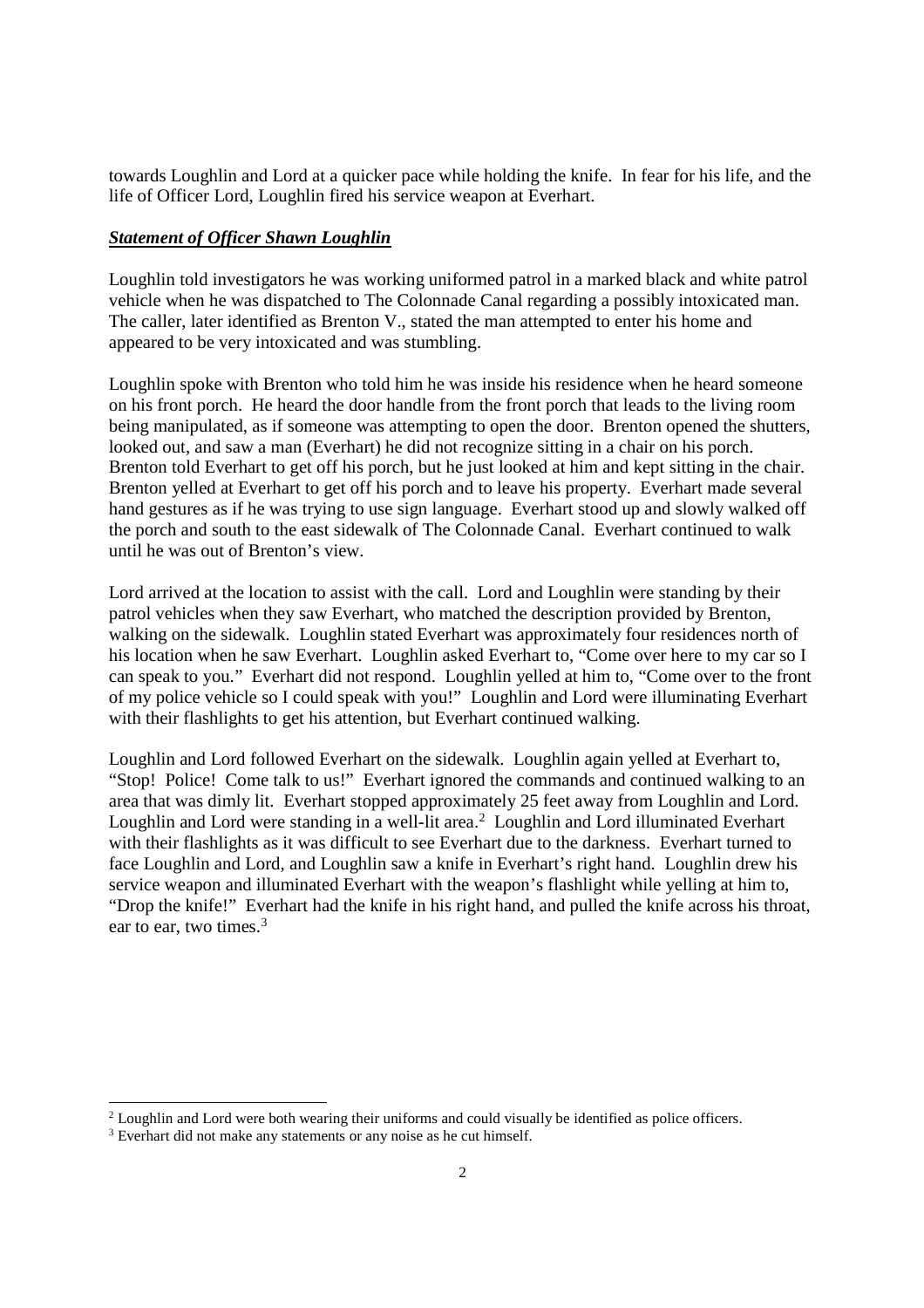

*Still from video surveillance depicting Everhart holding an object with his right hand, near his throat.*

Loughlin saw Everhart bleeding from his throat. It appeared he cut his throat with the knife. Loughlin yelled at Everhart to, "Put the knife down!" Everhart took a step towards Loughlin and Lord and pulled the knife across his throat, ear to ear, a third time. Everhart slowly walked towards Loughlin and Lord. Loughlin and Lord began walking backwards to keep distance between themselves and Everhart. Loughlin told Lord he was going to draw his Taser to tase Everhart. However, Everhart began rapidly advancing towards Loughlin and Lord while they continued to retreat. Before Loughlin could holster his service weapon and draw his Taser, Everhart closed the distance between them to approximately 12 feet. Everhart held the knife clenched in his right hand, next to his right ear with his elbow bent and the blade of the knife pointed towards Loughlin and Lord.<sup>4</sup> Due to Everhart's rapid advance and close proximity, Loughlin believed he could no longer safely retrieve and deploy his Taser.

<sup>4</sup> Loughlin believed Everhart was going to stab him and Lord by the way he was holding the knife. Loughlin described the knife as a fixed blade, dagger style knife, approximately six inches in length.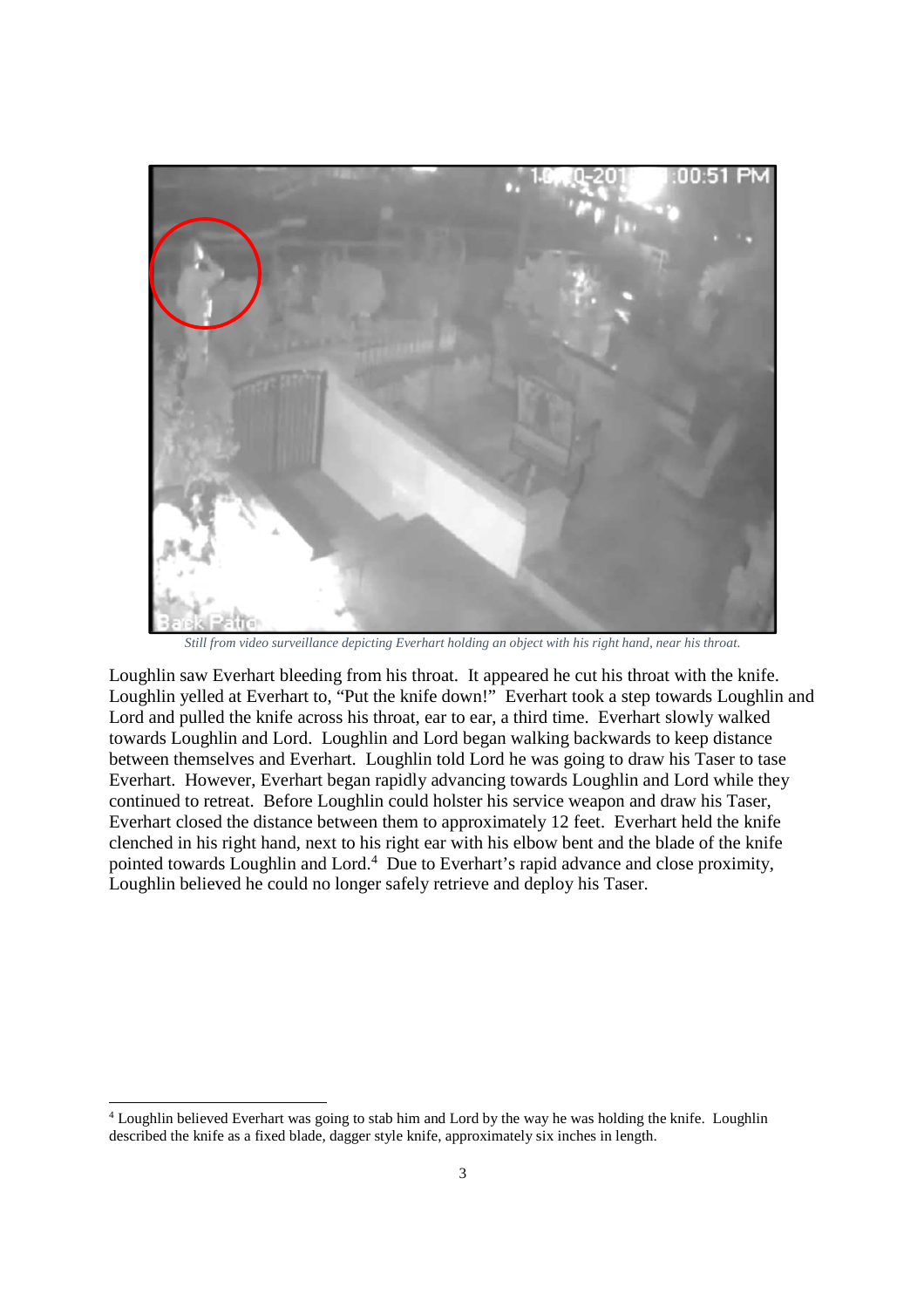

*Still of video surveillance depicting Everhart holding his right hand near his throat.*



*Still of video surveillance depicting Everhart advancing.*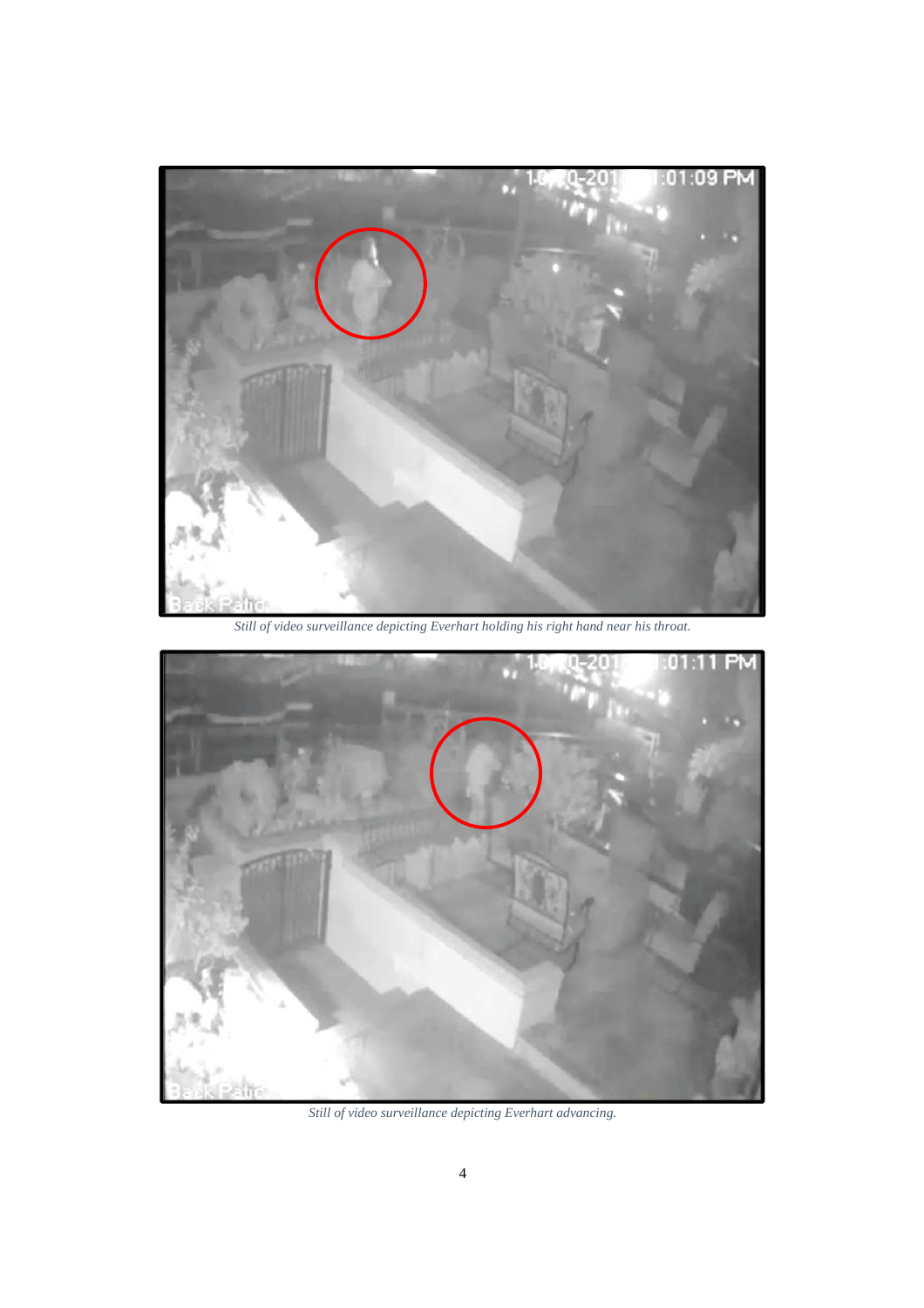Loughlin and Lord attempted to retreat to a safe place, but were unable to find a location. As Everhart got closer, Loughlin became afraid for his and Lord's lives, held his service weapon with a two handed grip, and fired one round at Everhart. Everhart was approximately ten feet away from Loughlin and Lord when Loughlin fired. Everhart fell forward and continued to hold the knife in his right hand. Everhart, again, pulled the knife across his throat cutting a deep wound that exposed what Loughlin believed to be his trachea and started to gargle through the open wound in his throat.

Loughlin and Lord yelled at Everhart to, "Put the knife down!" Everhart was bleeding heavily from his neck. Loughlin notified communications that he was involved in a shooting and requested paramedics for Everhart. Everhart crawled towards Loughlin while still holding the knife. Loughlin and Lord backed up, keeping their distance from Everhart. Loughlin and Lord continued to yell at Everhart to drop the knife. Everhart finally dropped the knife and laid onto his side.<sup>5</sup> Loughlin and Lord approached Everhart. Loughlin maintained lethal cover as Lord kicked the knife away from Everhart. Everhart was then handcuffed and searched. Several knives were recovered from Everhart's pockets and Everhart was safely placed in custody. Long Beach Fire Department arrived to render medical aid and transported Everhart to the hospital for further treatment.

#### *Statement of Officer Michael Lord*

Lord was working uniformed patrol in a marked black and white patrol vehicle when he received a radio call to respond to The Colonnade Canal. Lord responded to assist Loughlin regarding a man (Everhart) who attempted to enter a home without consent.

Lord and Loughlin were standing near the driver's side door of Loughlin's patrol vehicle when they observed Everhart walking south in The Colonnade Canal, approximately 60 feet away, north of them. Everhart continued to walk south when Loughlin told him, "Come here. I want to talk to you." Everhart looked at them, did not say anything, and continued walking. Loughlin told Everhart to walk towards them, but he ignored him and continued walking. Lord and Loughlin followed Everhart until they were approximately 40 feet away and Everhart turned left and walked east. Lord and Loughlin followed Everhart.

Everhart walked into a dimly lit area of the sidewalk. He was standing in the center of the walkway near a tree that shaded him from the street lights. Everhart faced Lord and Loughlin with his arms to his side, approximately 30 feet away. Lord removed his flashlight from his pocket, pointed it at Everhart, and turned it on. As the light shined on Everhart, he lifted his right elbow just above his head and slid his right hand across his throat from his left ear to his right ear, approximately three times. It appeared to Lord that Everhart was gesturing to him and Loughlin that he wanted to cut his or someone elses throat.<sup>6</sup> Lord saw blood running down Everhart's neck and heard Loughlin yell, "He's cutting himsef!"

<sup>5</sup> The knife was approximately three feet away from Everhart.

<sup>&</sup>lt;sup>6</sup> Lord did not see anything in Everhart's hands at this time. Everhart did not say anything nor did he make any noises.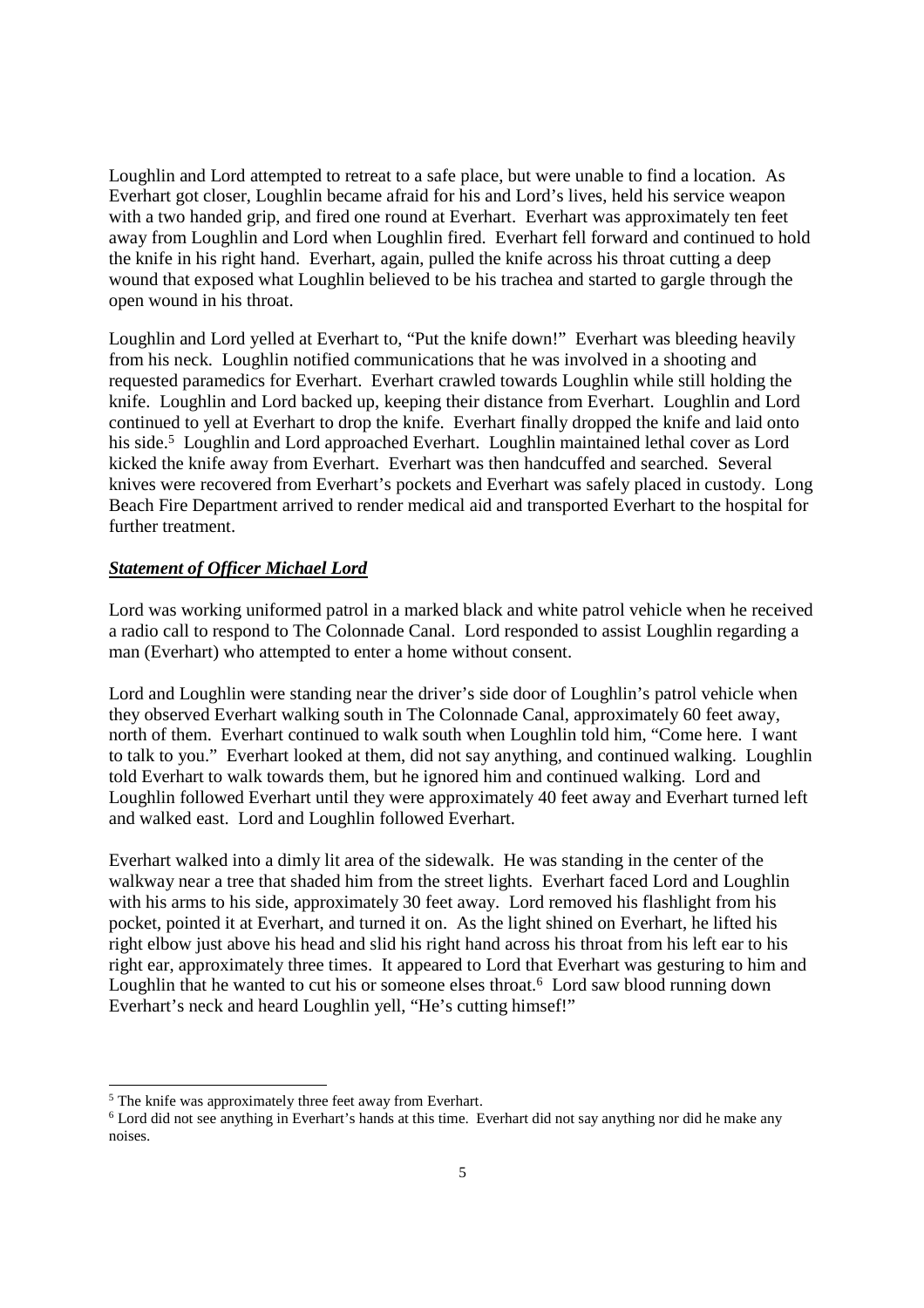Everhart raised his right, closed fist in the air approximately 12 inches from the right side of his head.<sup>7</sup> As Lord continued to shine his flashlight on Everhart, he could see the light shining on the blade of the knife Everhart was holding in his right hand.<sup>8</sup> Lord ordered Everhart to, "Drop" the knife!" Loughlin was also ordering Everhart to drop the knife, but he ignored both their orders. Lord attempted to retrieve his Taser when Everhart took his knife and slid it across his throat two to three more times. Everhart raised his knife approximately 12 inches above his head and began to stagger towards Lord and Loughlin.

Fearing for himself and Loughlin, Lord reached for his service weapon and removed it from his holster. Lord aimed his service weapon at Everhart and told him to drop the knife. Lord heard Loughlin also tell Everhart to drop the knife. Everhart continued to walk towards Lord and Loughlin when Lord heard a "pop." Everhart fell to the ground on his stomach.<sup>9</sup> Lord looked towards Loughlin and saw smoke coming from the barrel of his service weapon and heard Loughlin broadcast that he and Lord were involved in a shooting and requested paramedics.

Everhart used both hands to push his body up from the ground and began to crawl towards Lord and Loughlin on his knees with the knife still in his right hand. Everhart was approximately 20 feet away and was bleeding profusely. Blood was dripping from his clothing and running down the sidewalk. Lord and Loughlin ordered Everhart to, "Drop the knife" several times, but he refused to drop the knife and continued to slowly crawl towards Lord and Loughlin as they walked backwards to keep a safe distance. Everhart crawled approximately three to five feet before he let go of the knife and fell to the ground. Everhart was laying on his stomach with his right hand extended in front of him and his left hand tucked under his left hip. The knife was on the ground approximately two feet from his right hand. Lord told Loughlin he would approach Everhart to handcuff him. Lord holstered his service weapon and approached Everhart. As Lord approached Everhart, Lord kicked the knife away with his right foot. Lord handcuffed Everhart and searched him for additional weapons, finding two additional knives in his right pocket.

Lord turned Everhart on his side and saw a hole in the front of his throat the size of a softball. Everhart was still breathing with his eyes open. Everhart was not talking and blood was coming from his throat. Lord provided first aid to Everhart by using a flag folded in half to cover Everhart's wound to prevent further bleeding until paramedics arrived.

#### *Statement of Brenton L.*

At approximately 11:30 p.m., Brenton L. was watching a movie inside his home with friends when he heard someone attempting to open his patio door. Brenton assumed the person was his roommate coming home. Brenton opened the shutters, looked outside and saw Everhart, who he did not recognize, sitting in a chair on his patio. Brenton asked Everhart who he was, but he did not respond.<sup>10</sup> Brenton believed Everhart was intoxicated and stated Everhart smelled of alcohol $^{11}$ 

<sup>7</sup> Everhart's right fist was approximately the same height as the top of his head.

<sup>&</sup>lt;sup>8</sup> Lord described the knife as a black handled fixed blade knife, approximately five inches in length.

<sup>&</sup>lt;sup>9</sup> At the time, Lord believed the "pop" was the sound of a Taser being activated by Loughlin.

<sup>&</sup>lt;sup>10</sup> Everhart appeared to comprehend, but was acting defiant and staring at him.

<sup>&</sup>lt;sup>11</sup> It was later determined that Everhart did not have alcohol in his system.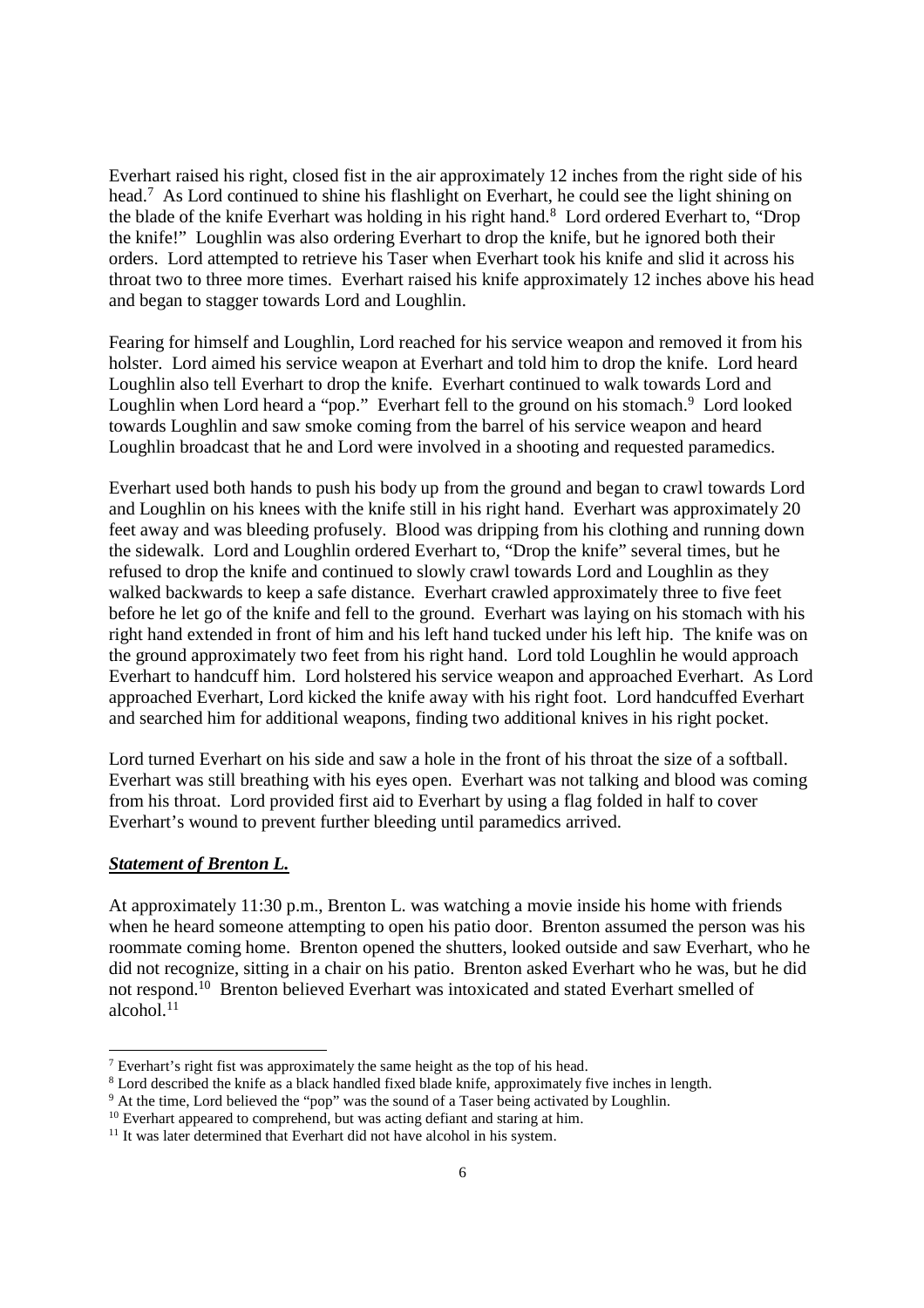Brenton told Everhart to leave his porch. Everhart did not seem to pay attention to what Brenton was saying. Brenton touched Everhart's arm to get his attention. Everhart opened his mouth, but did not say a single word. It appeared to Brenton that Everhart had a speech impairment because Everhart was trying to use sign language. Everhart eventually stumbled away and walked off the patio area.<sup>12</sup> Due to Everhart's behavior, Brenton called the police. Officers responded and spoke with Brenton. Approximately five minutes later, Brenton saw Everhart stumbling on the sidewalk. The officers (Lord and Loughlin) attempted to get Everhart's attention by illuminating him with their flashlights.<sup>13</sup> Sometime later, Brenton heard a single gunshot. Brenton walked to his balcony and saw Everhart on the ground crawling towards Lord and Loughlin. Brenton saw one of the officers attempt to handcuff Everhart who appeared to be resisting. Brenton heard Lord and Loughlin tell Everhart to crawl to them and heard them ask for a knife. Eventually, Lord and Loughlin took Everhart into custody.

#### *Firearms/Weapons*

Officer Loughlin was armed with a Springfield Armory .45 caliber pistol, with an eight round capacity. Afterwards, the pistol was examined and contained seven live rounds, which is consistent with Loughlin firing one round.

Everhart was armed with a SOG Specialty Knife, with a blade approximately five inches in length.



*Knife recovered at the location.*

<sup>&</sup>lt;sup>12</sup> Everhart was on the patio for approximately five minutes.

<sup>&</sup>lt;sup>13</sup> Brenton's view was from his southwest window.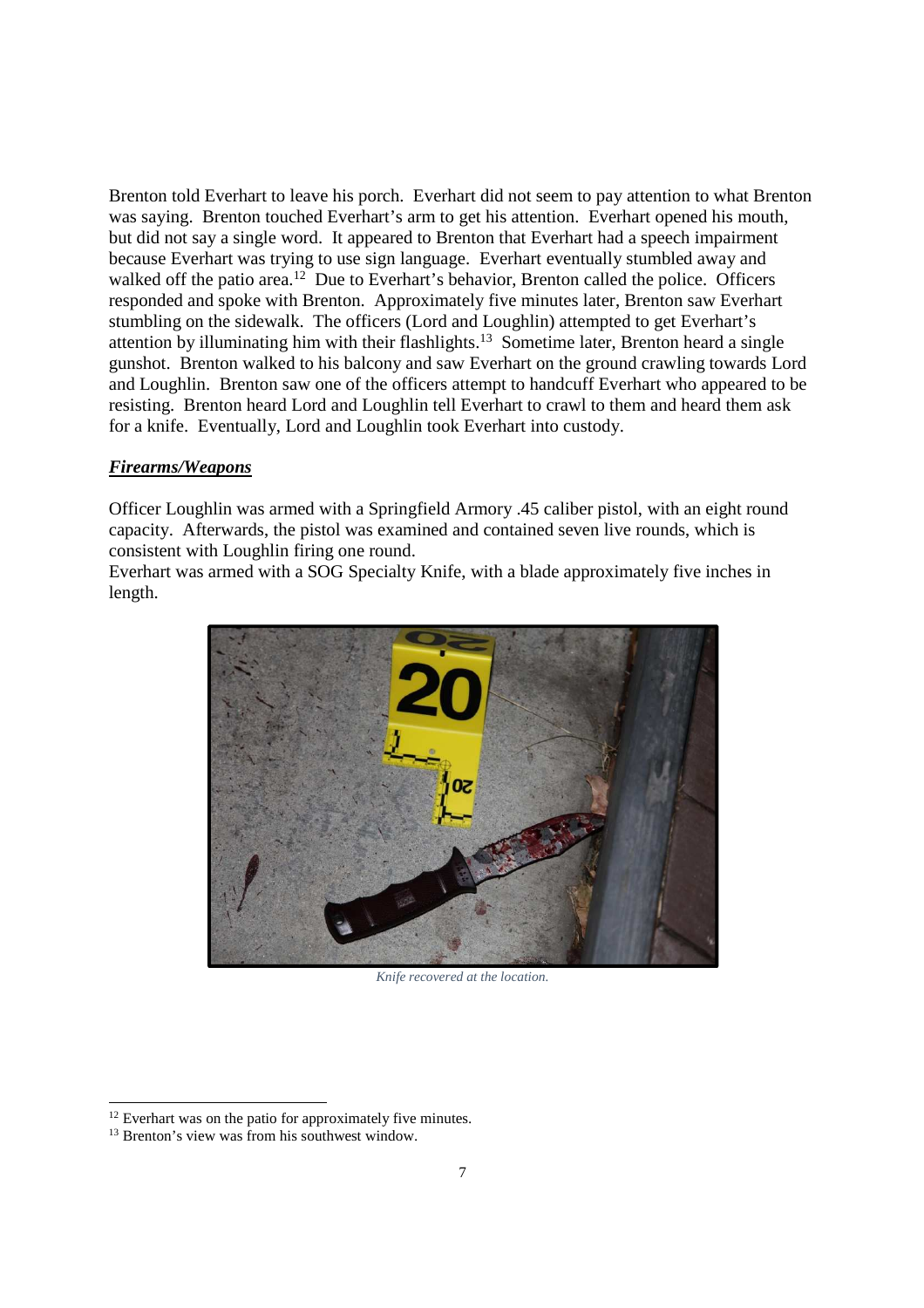Everhart sustained a large laceration that extended from beneath the left ear, around the throat, and beneath the right ear, approximately eight to ten inches in length; and a single gunshot wound to his right abdominal area.<sup>14</sup>



*Photo taken of Everhart at hospital.*

Everhart was charged with two counts of assault on a peace officer and one count of resisting an officer in case number NA105190. On September 14, 2017, Everhart was convicted of resisting a peace officer and sentenced to 3 years of formal probation.

#### **LEGAL ANALYSIS**

#### **The Law**

California law permits the use of deadly force in self-defense or in the defense of others if it reasonably appears to the person claiming the right of self-defense or the defense of others that he actually and reasonably believed that he or others were in imminent danger of great bodily injury or death. Penal Code § 197; *People v. Randle* (2005) 35 Cal.4th 987, 994 (overruled on another ground in *People v. Chun* (2009) 45 Cal.4<sup>th</sup> 1172, 1201); *People v. Humphrey* (1996) 13 Cal.4<sup>th</sup> 1073, 1082; *see also,* CALCRIM No. 505.

In protecting himself or another, a person may use all the force which he believes reasonably necessary and which would appear to a reasonable person, in the same or similar circumstances, to be necessary to prevent the injury which appears to be imminent. CALCRIM No. 3470.

"Where the peril is swift and imminent and the necessity for action immediate, the law does not weigh in too nice scales the conduct of the assailed and say he shall not be justified in killing

<sup>&</sup>lt;sup>14</sup> Everhart has no criminal record. He was discharged from the Marine Corps in September 2015, after spending five years in infantry. He recently visited the VA for difficulty sleeping. Everhart has no history of mental illness and no documented LBPD or LA County mental health contacts.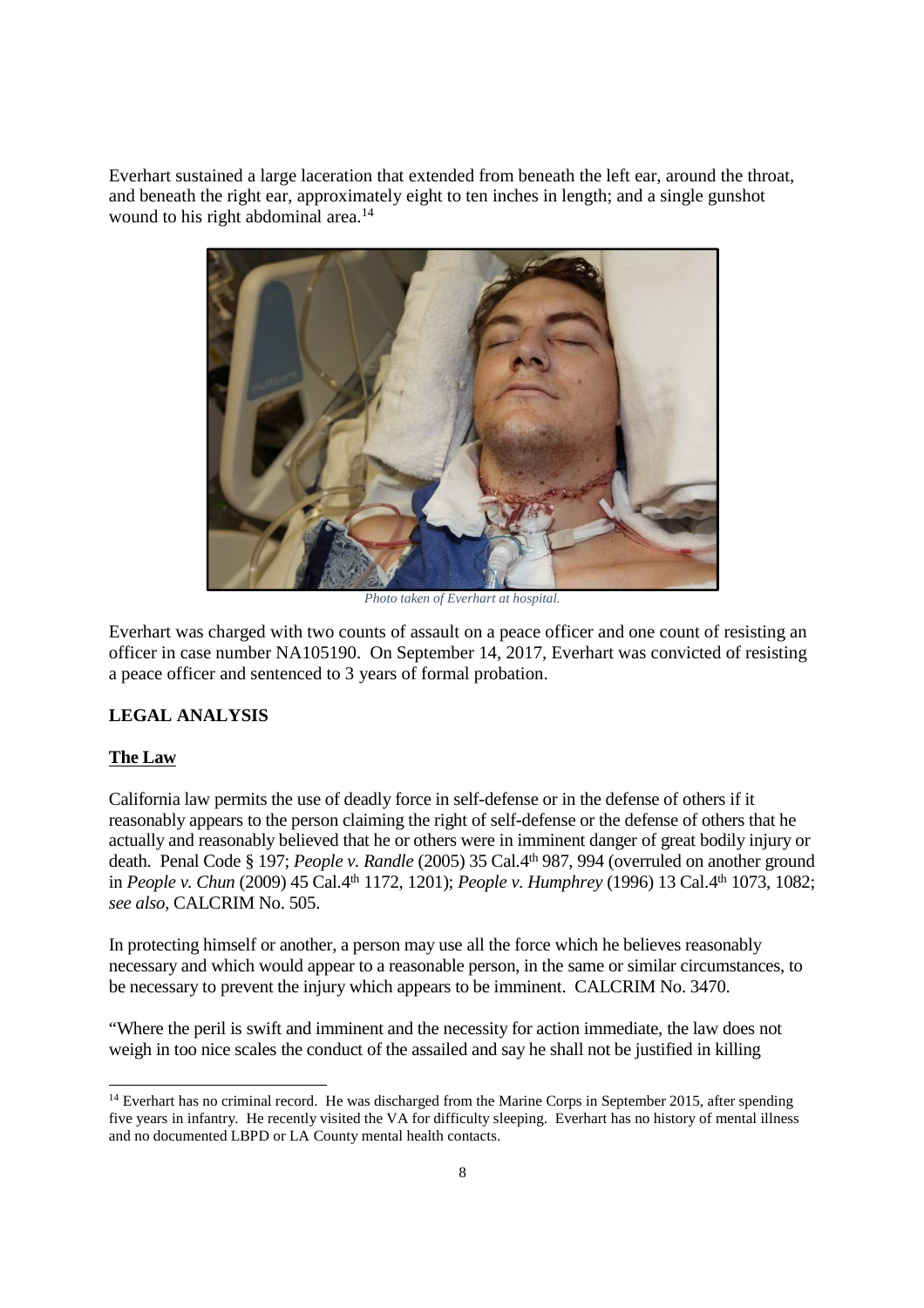because he might have resorted to other means to secure his safety." *People v. Collins* (1961) 189 Cal.App.2d 575, 589.

"The 'reasonableness' of a particular use of force must be judged from the perspective of a reasonable officer on the scene, rather than the 20/20 vision of hindsight…. The calculus of reasonableness must embody allowance for the fact that police officers are often forced to make split-second judgments – in circumstances that are tense, uncertain, and rapidly evolving – about the amount of force that is necessary in a particular situation." *Graham v. Connor* (1989) 490 U.S. 386, 396-397.

"Any peace officer who has reasonable cause to believe that the person to be arrested has committed a public offense may use reasonable force to effect the arrest, to prevent escape or to overcome resistance. A peace officer who makes or attempts to make an arrest need not retreat or desist from his efforts by reason of the resistance or threatened resistance of the person being arrested; nor shall such officer be deemed an aggressor or lose his right to self-defense by the use of reasonable force to effect the arrest or to prevent escape or to overcome resistance." Penal Code § 835a; CALCRIM No. 2670.

The evidence examined in this investigation shows that Officers Loughlin and Lord arrived at the location, saw Everhart walking on the sidewalk and attempted to approach him. Loughlin yelled at Everhart to come over to speak with him, but Everhart did not respond. While Loughlin and Lord used their flashlights to illuminate Everhart, Loughlin yelled at Everhart again to come over, but Everhart ignored the commands and continued walking. Loughlin and Lord followed Everhart until he turned around, facing them. Loughlin saw a knife in Everhart's right hand. Loughlin drew his service weapon and illuminated Everhart with his tactical flashlight while yelling at him to, "Drop the knife!" Everhart held the knife in his right hand, and slashed his own throat. Loughlin again yelled at Everhart to, "Put the knife down!" Everhart advanced towards Loughlin and Lord and slashed his throat again. Everhart again advanced towards Loughlin and Lord. To keep the distance between them, Loughlin and Lord started walking backwards. Everhart held the knife clenched in his right hand, and pointed it towards Loughlin and Lord.

Everhart advanced, closing the distance between him, Loughlin and Lord. Loughlin was not able to holster his service weapon and draw his Taser due to Everhart rapidly advancing towards him and Lord. Loughlin and Lord attempted to retreat to a safe place, but were unable to. As Everhart closed the distance, Loughlin, in fear for his and Lord's lives, fired one round at Everhart. Everhart fell forward and continued to hold the knife in his right hand. Everhart pulled the knife across his throat again, cutting it deep and started to gargle through the open wound in his throat.

Loughlin and Lord yelled at Everhart to, "Put the knife down!" but Everhart continued to advance towards Loughlin and Lord by crawling. Loughlin and Lord continued to yell at Everhart to drop the knife until Everhart finally dropped the knife.

Based on the evidence presented, we determine that Everhart placed Loughlin in reasonable fear for his and Lord's lives when he cut his own throat multiple times and then advanced towards